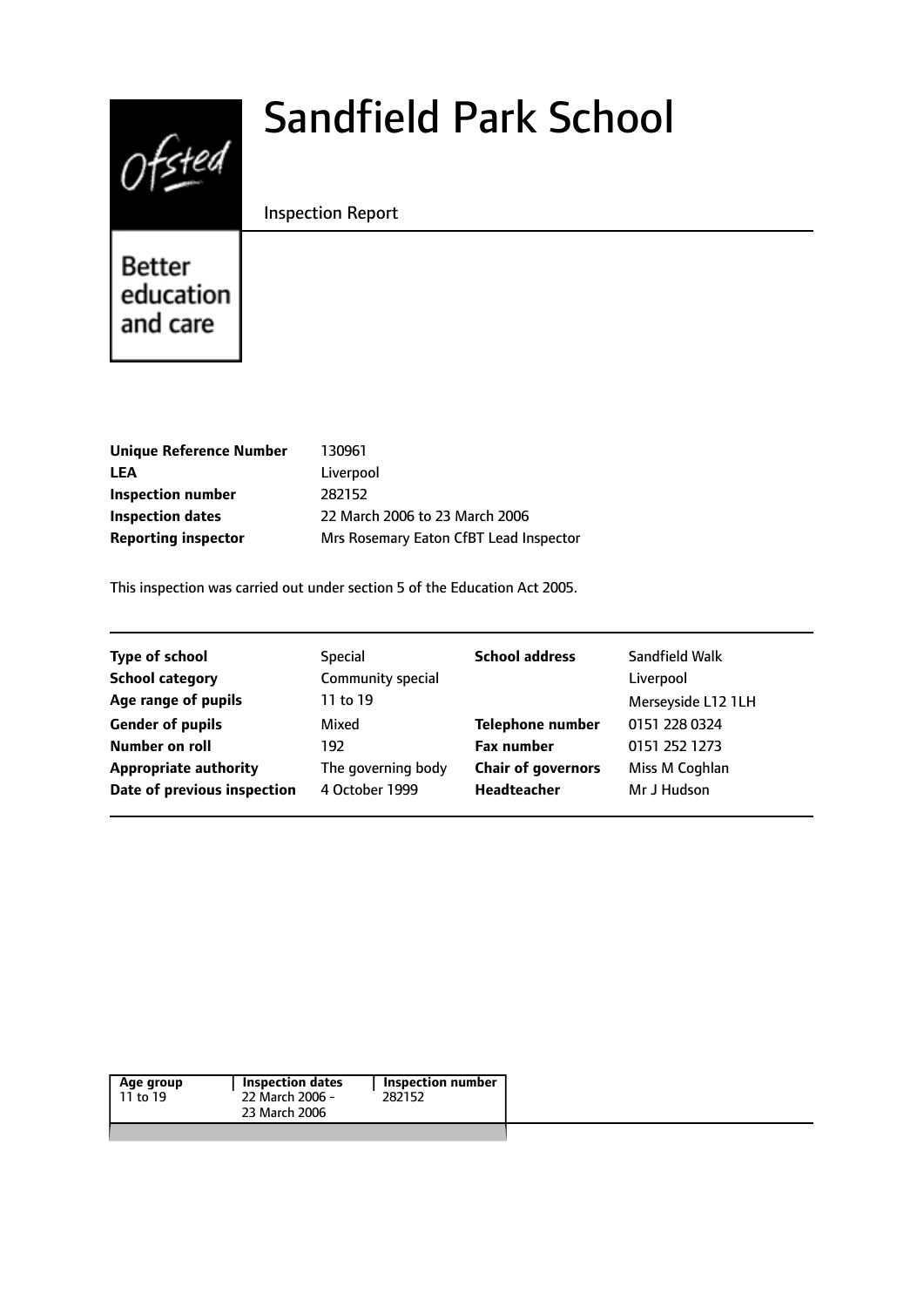© Crown copyright 2006

#### Website: www.ofsted.gov.uk

This document may be reproduced in whole or in part for non-commercial educational purposes, provided that the information quoted is reproduced without adaptation and the source and date of publication are stated.

Further copies of this report are obtainable from the school. Under the Education Act 2005, the school must provide a copy of this report free of charge to certain categories of people. A charge not exceeding the full cost of reproduction may be made for any other copies supplied.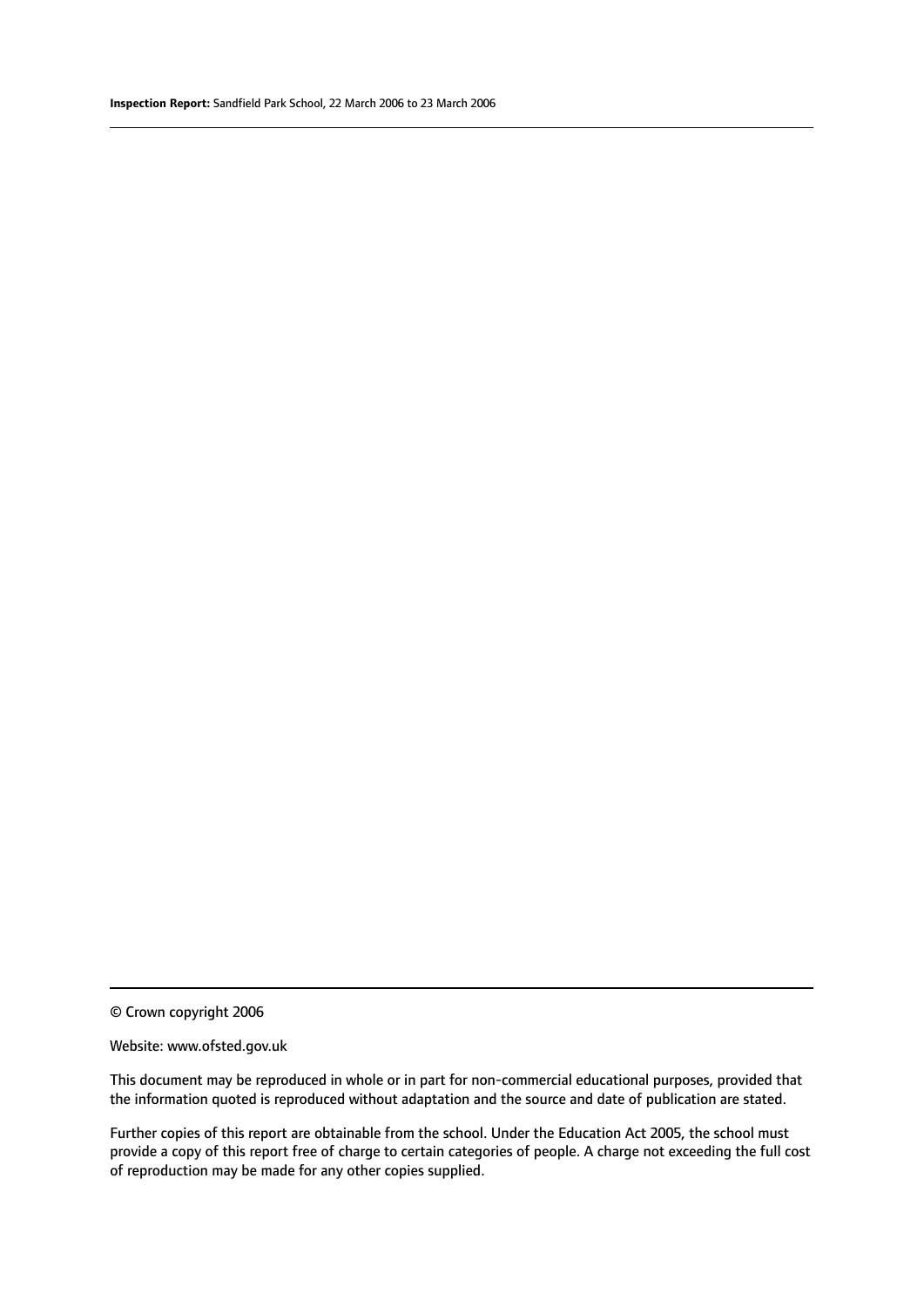# **Introduction**

The inspection was carried out by two additional inspectors.

# **Description of the school**

Prior to 2003, Sandfield Park was a secondary school for pupils with physical and associated learning difficulties. It now comprises two main elements: the original school and a hospital school, involving the teaching of pupils at Alder Hey Children's Hospital and home tuition for pupils unable to attend school for medical reasons. The total number on roll fluctuates on a daily basis. When necessary, the hospital school caters for children in the Foundation Stage. Pupils travel from all over Liverpool to the main school and the hospital serves Merseyside and North Wales. Around 40 pupils from Liverpool are taught in their homes. In the main school, nearly half of the 74 pupils receive free school meals, which is a high proportion. Most pupils are white British, with very small numbers from minority ethnic groups. Very few pupils are looked after by the local authority.

# **Key for inspection grades**

| Grade 1 | Outstanding  |
|---------|--------------|
| Grade 2 | Good         |
| Grade 3 | Satisfactory |
| Grade 4 | Inadequate   |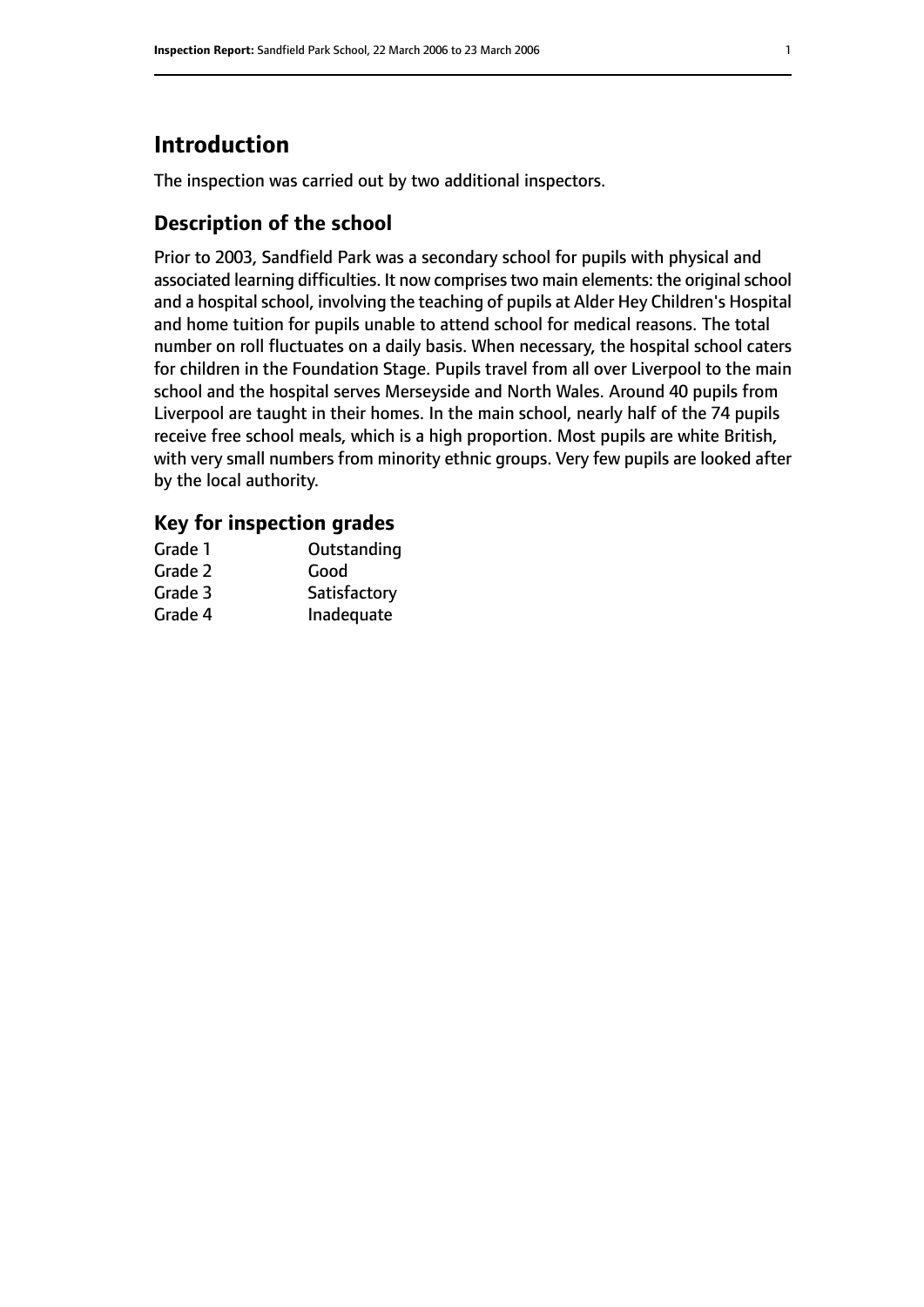# **Overall effectiveness of the school**

#### **Grade: 2**

This is a good school with a number of outstanding features, providing good value for money. The inspectors agreed with the school's view of its overall effectiveness and most aspects of its work. The school judged the curriculum too harshly; it is outstanding rather than good. Pupils achieve well; those that are older, and sixth form students, gain a wide range of external accreditation. This is the result of good teaching, providing relevant and motivating activities. However, the quality of individual education plans is inconsistent. Often, targets are not sufficiently precise to enable outcomes to be accurately measured. The school provides additional tuition for any children in the Foundation Stage who attend the hospital school and as a result, they achieve well. Pupils' personal development is outstanding. They develop into confident and sociable young people. The curriculum is highly responsive to pupils' particular circumstances. A large number of visits, visitors, and clubs support pupils' academic work and personal development. Pupils feel very secure in school as a result of the outstanding care they receive. The school is well led and managed, with outstanding leadership provided by the headteacher. He takes a strong lead in checking how well the school is performing. Other staff are playing increasingly important roles in self-evaluation, but acknowledge the need for training in order to perform these tasks more effectively. Significant improvement has taken place since the previous inspection, during a period of considerable change. The school is well placed to continue to improve.

#### **Effectiveness and efficiency of the sixth form**

#### **Grade: 2**

The sixth form is good. The school judged it to be outstanding, but did not take sufficient account of the contribution made in Years 7 to 11 in enabling pupils to develop into confident young adults. Students build successfully on their previous learning, following a wide range of accredited courses leading, for example, to Youth Awards at Bronze or Silver level, 'Towards Independence' certification and Adult Literacy and Numeracy entry level awards. They are prepared extremely well for their future lives; for instance, visiting a number of colleges and taking part in work experience placements. Staff consistently encourage students to develop into well-rounded individuals.

#### **What the school should do to improve further**

- Improve the consistency of individual education plans so they are always useful in helping teachers decide what to teach next.
- Ensure teachers develop further their leadership and management skills in order to play a full part in tasks such as checking the quality of teaching.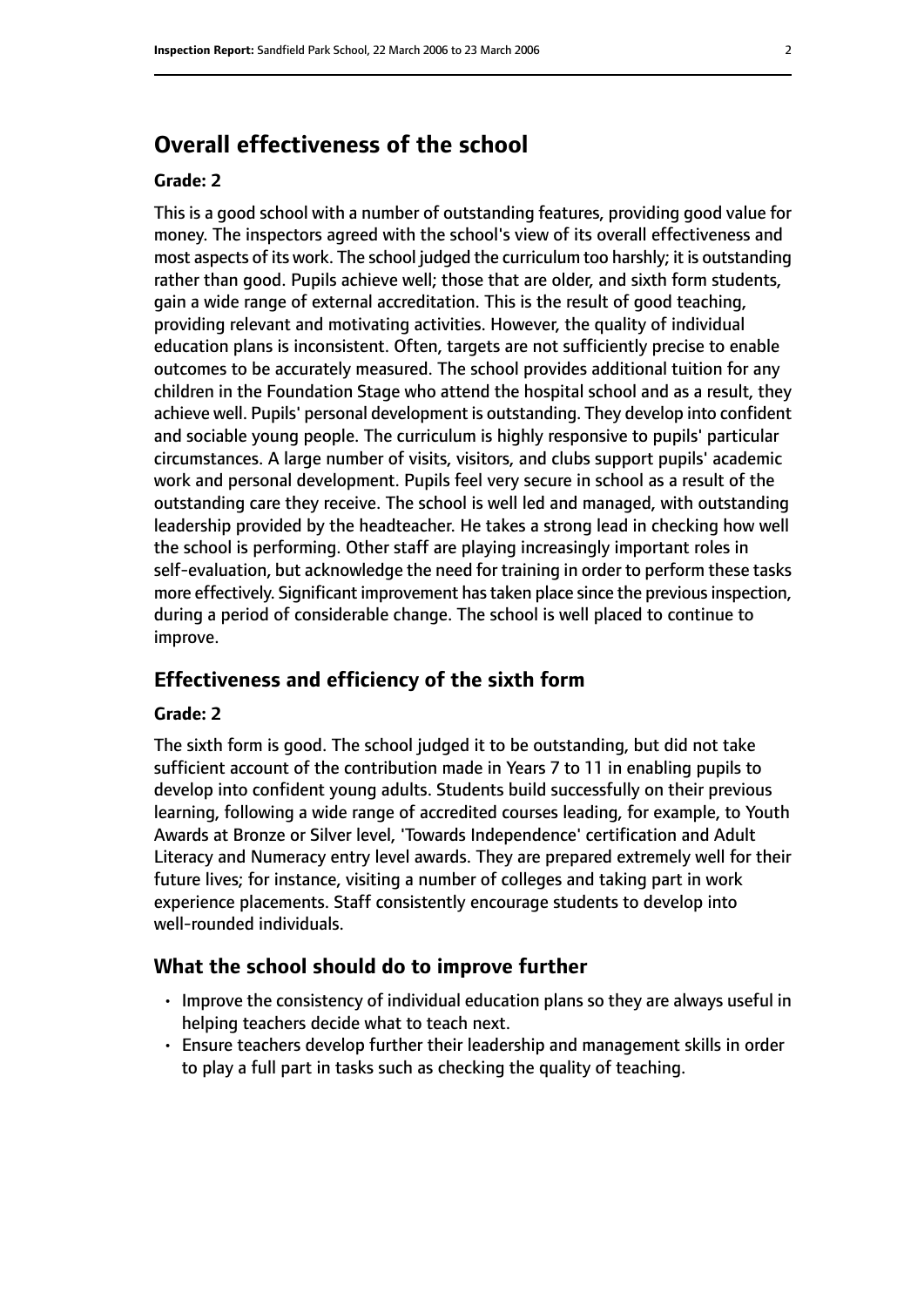# **Achievement and standards**

#### **Grade: 2**

Owing to their learning difficulties and/or disabilities or interruptionsto their education due to ill-health, pupils' standards overall are significantly below those found in mainstream schools. However, they make good progress and achieve well throughout the school, including in the Foundation Stage. The school sets challenging targets for individuals to progress through the national curriculum levels at which they work and for examination successes. These are frequently met and sometimes exceeded.

Progress in literacy is especially good. This is because, in addition to timetabled English and reading lessons, teachers promote reading actively through other subjects. In physical education, pupils are regularly successful in local, national, and international events, several recently winning medals for their country at the Special Olympics. In Years 10 and 11 and in the sixth form, most of the pupils' achievements are recognised through national accreditation. For instance, depending on their learning difficulties and/or disabilities, Year 11 pupils are successful in General Certificate of Secondary Education (GCSE) mathematics, science and art, entry Level courses, units of accreditation and the 'Transition Challenge' course. In the hospital school, disturbances to pupils' education are minimised, so their progress is either sustained or accelerated. Those who have been unable to attend school owing to psychological problems re-engage with learning and often return to mainstream education.

#### **Personal development and well-being**

#### **Grade: 1**

Pupils' spiritual, moral, social, and cultural development is outstanding. Their consideration for others extends to supporting a wide range of causes. Throughout the school, pupils grow in confidence and self-esteem. They enjoy their time at school, particularly valuing their friendships with each other. In the hospital school, pupils put aside their medical problems to a remarkable degree and focus on their learning. Attendance is good. Absences are usually linked to ill health. Pupils know the importance of living a healthy lifestyle; the school council has successfully considered how school meals could be healthier. Pupils take part enthusiastically in a wide range of physical activities. They say incidents of racism and bullying are rare and they know what to do if these do occur. Behaviour is outstanding. Representatives from the school have attended the Liverpool Schools' Parliament and have inspired others to support a recycling project. European days, participation in the Capital of Culture bid, and an African dance project, for example, lead to the broadening of pupils' understanding of different cultures; enterprise activities effectively raise their economic awareness. Currently, a course relating to the 'Fair Trade' movement is helping sixth form students to appreciate ethical issues and increase their sense of being part of the world community.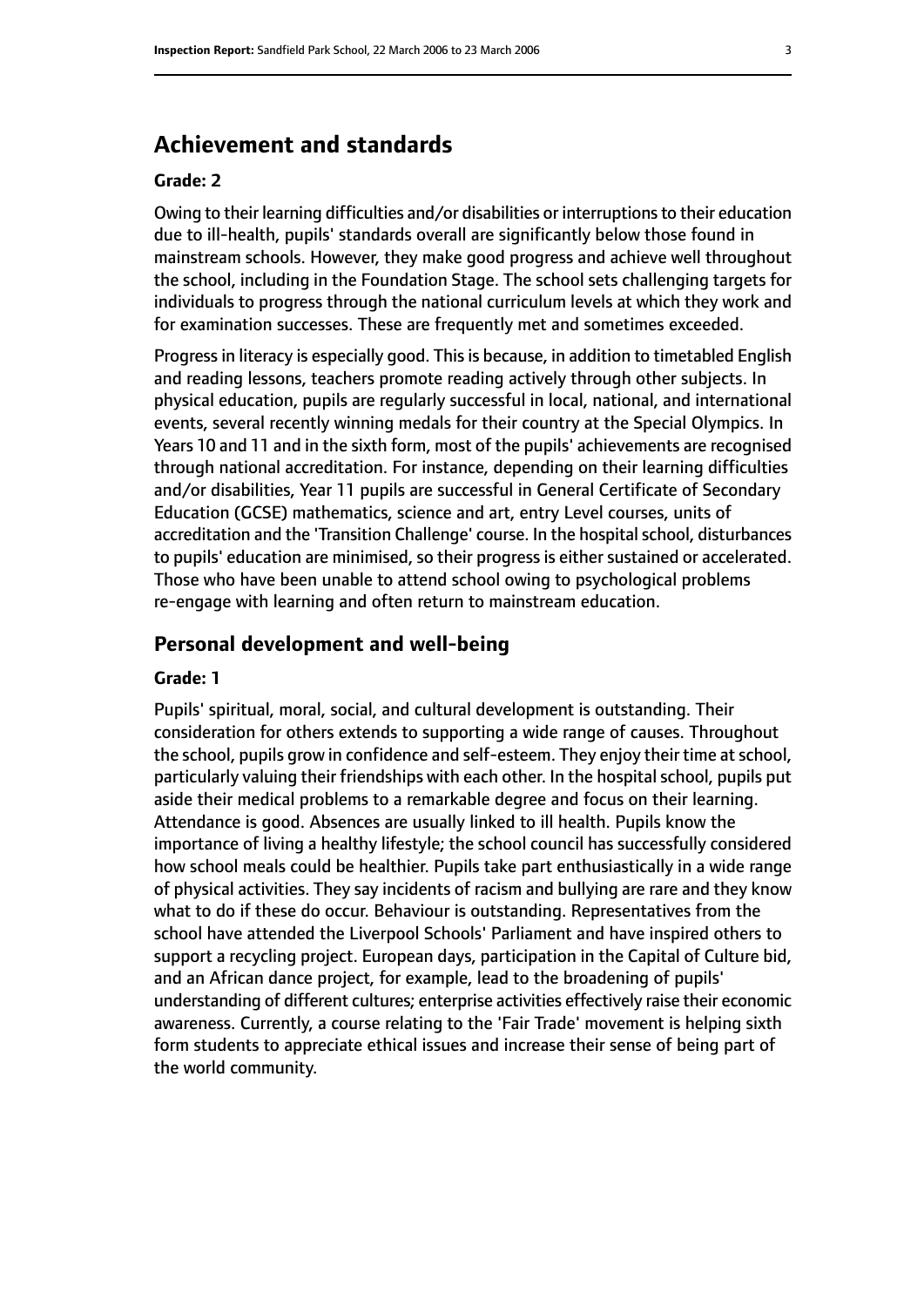# **Quality of provision**

#### **Teaching and learning**

#### **Grade: 2**

The quality of teaching and learning is good. Throughout the school, the relationships teachers have with pupils are excellent and contribute significantly to creating an atmosphere in which pupils are confident to tackle challenging work. For instance, in an art lesson, Year 11 pupils did their utmost to overcome their physical disabilities as they made coil pots. Lessons frequently involve the use of information and communication technology (ICT), motivating pupils and supporting learning in most subjects; for example, by providing alternatives to writing by hand. Mostly, pupils are kept busy but, occasionally, when the pace of learning slows, pupils are not always fully occupied. Activities are usually highly relevant to pupils' ages and interests and matched well to their particular learning needs. A range of recording systems provides information about the levels at which pupils work asthey move up through the school. Information is analysed and used effectively by senior staff; for example, to identify when pupils require additional support or challenge. However, the English and mathematics targets in individual education plans lack precision. Where they are not sharp or particularly useful, they do not add to teachers' knowledge of how well pupils are learning and, therefore, what next to teach.

#### **Curriculum and other activities**

#### **Grade: 1**

The curriculum is outstanding. It is used to respond flexibly to each pupil's academic, personal, and medical needs. In the hospital school, the excellent partnerships with medical colleagues and pupils' home schools ensure the curriculum meets individual needs. Throughout the school, the highly relevant emphasis on literacy, numeracy and ICT, supports pupils' progress in all aspects of their work. In addition, specific courses are designed to develop independence, daily living skills and to equip pupils with strategies to overcome their particular challenges. In the sixth form, the strong focus on preparation for employment and leisure is both necessary and very effective. The exceptional range of enrichment activities add to pupils' enjoyment and enhance their learning and personal development. Including residential experiences and extensive physical activities, they enable pupils to develop leadership skills, for example, and prepare for independent living in the future.

#### **Care, guidance and support**

#### **Grade: 1**

Care, guidance and support is outstanding. The school is rigorous in doing all it can to keep pupils safe. Risks to health and safety are meticulously assessed and firm action taken where needed. All staff understand child protection procedures. Pupils discuss personal safety and how to deal with danger. They feel they could approach any member of staff for help. The learning mentor provides highly effective support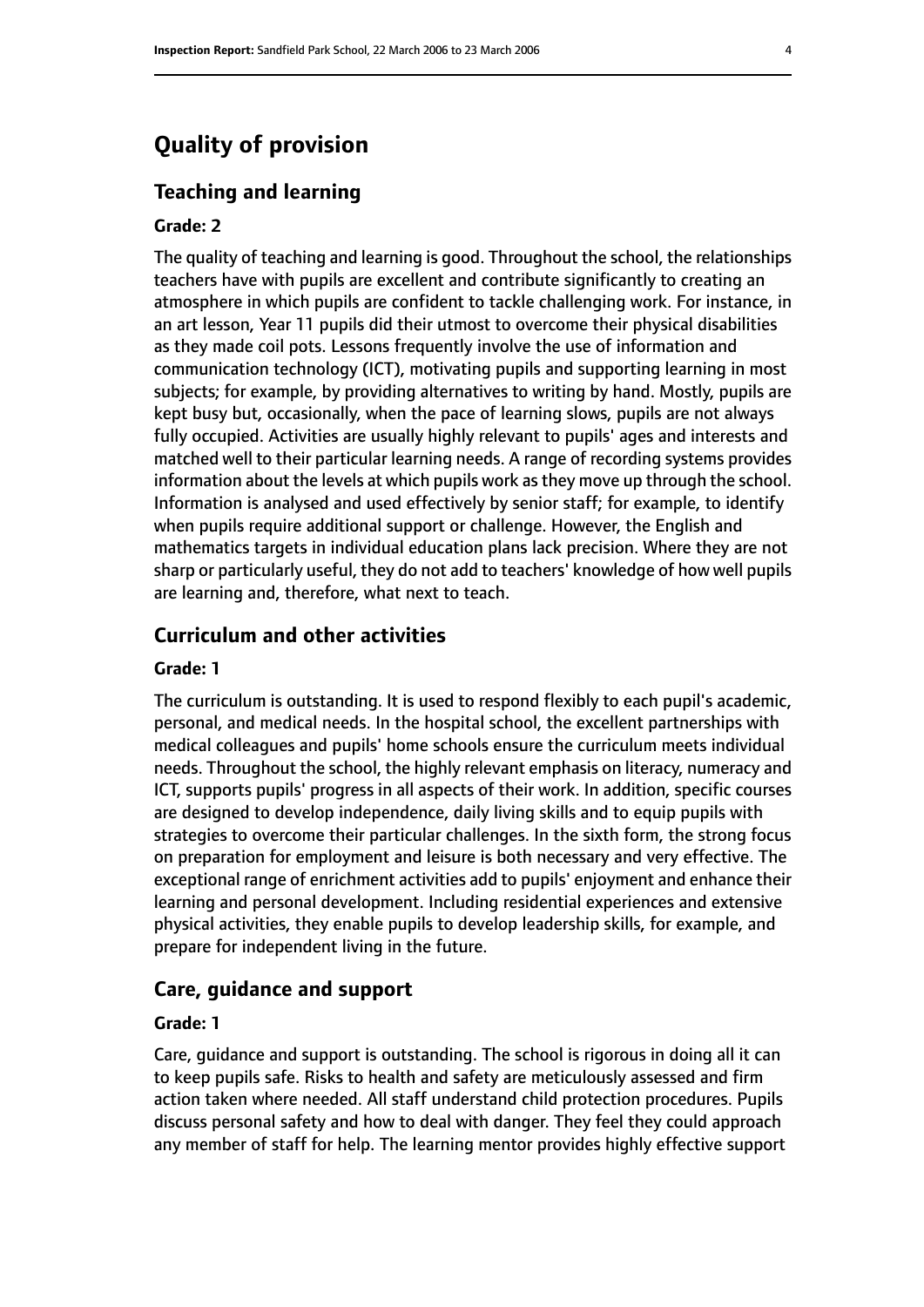for pupils and their parents. Issues such as healthy lifestyles and puberty are explored sensitively to enable pupils to make informed choices. Detailed guidance and collaboration with hospital staff ensure that all pupils, for instance, those who may behave unpredictably as a result of medical conditions, are supported confidently. Parents of pupils in the hospital school are particularly appreciative regarding the ability of staff to provide normality in distressing circumstances. With strong support from the Connexions adviser, pupils are prepared extremely well for progression after school. Those taught at home are gradually re-introduced to learning alongside other pupils.

## **Leadership and management**

#### **Grade: 2**

Leadership and management are good overall; the headteacher provides outstanding leadership. By leaving nothing to chance and through strenuous efforts, he is continuing to bring together the different components of the school in order to ensure that every pupil has equally good opportunities for achievement and personal development. An extensive range of systems, including the collection of parents' and pupils' views, keep the headteacher informed about how well all aspects of the school are performing, although individual education plans do not make a sufficiently significant contribution to the overall picture. Effective self-evaluation feeds into the comprehensive and detailed school development plan, which has enabled the school to move on well since the previous inspection. Increasingly, responsibilities are being devolved to the senior team and subject coordinators; the school has identified the need to provide training in order to help staff carry out tasks such as checking on and improving the quality of teaching. Governors are well informed and keen to develop their own knowledge so they can support the school even further. They consider spending decisions carefully, helping to provide good value for money. The school is very outward looking and its partnerships with other professionals, agencies and schools are exceptionally good. The school is generous with its own resources and expertise, for instance, welcoming pupils from other schools to join lessons. Parents are very appreciative of the school's efforts. Those of one pupil wrote that sending their son to Sandfield Park was the 'best decision they ever made'.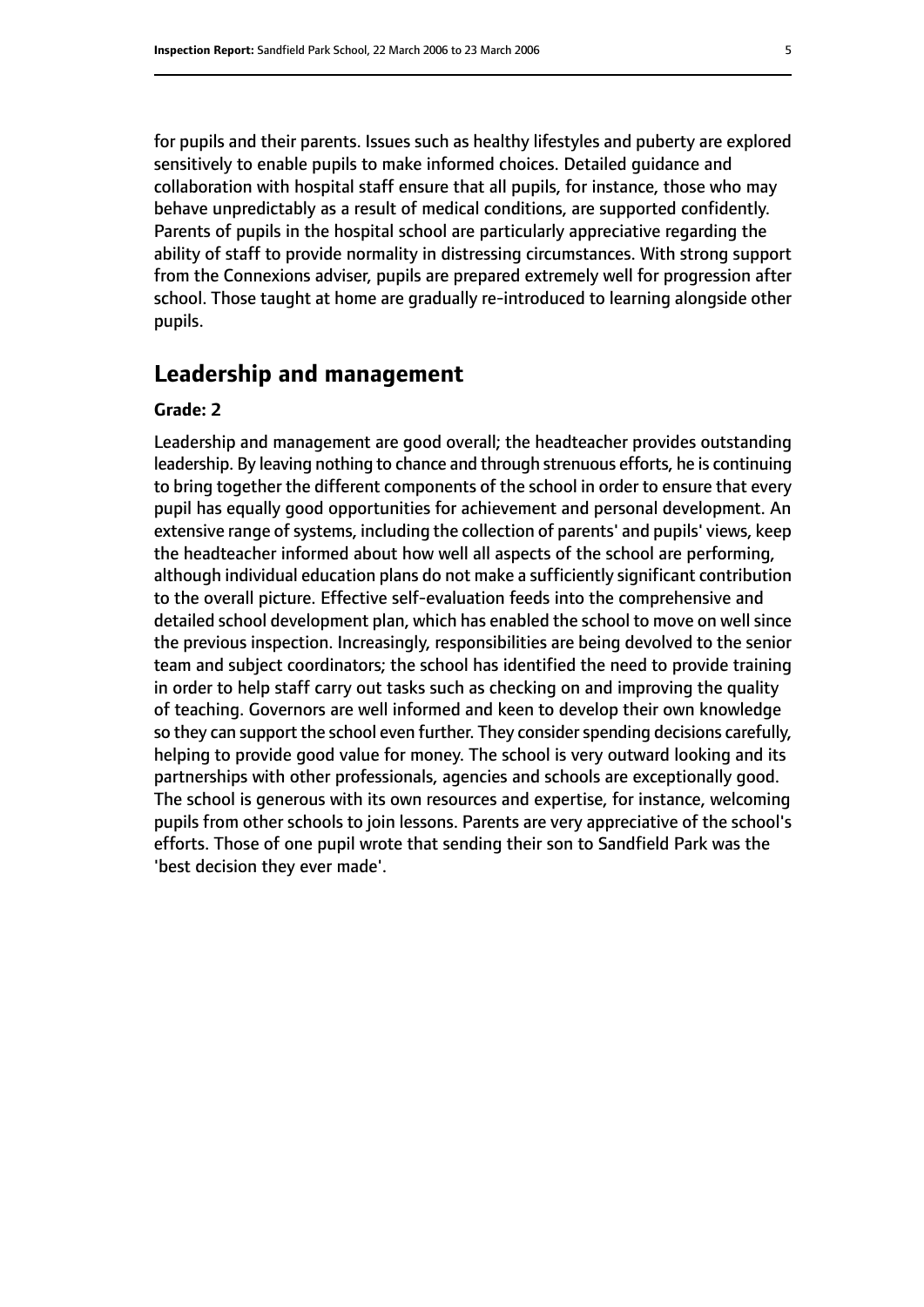**Any complaints about the inspection or the report should be made following the procedures set out inthe guidance 'Complaints about school inspection', whichis available from Ofsted's website: www.ofsted.gov.uk.**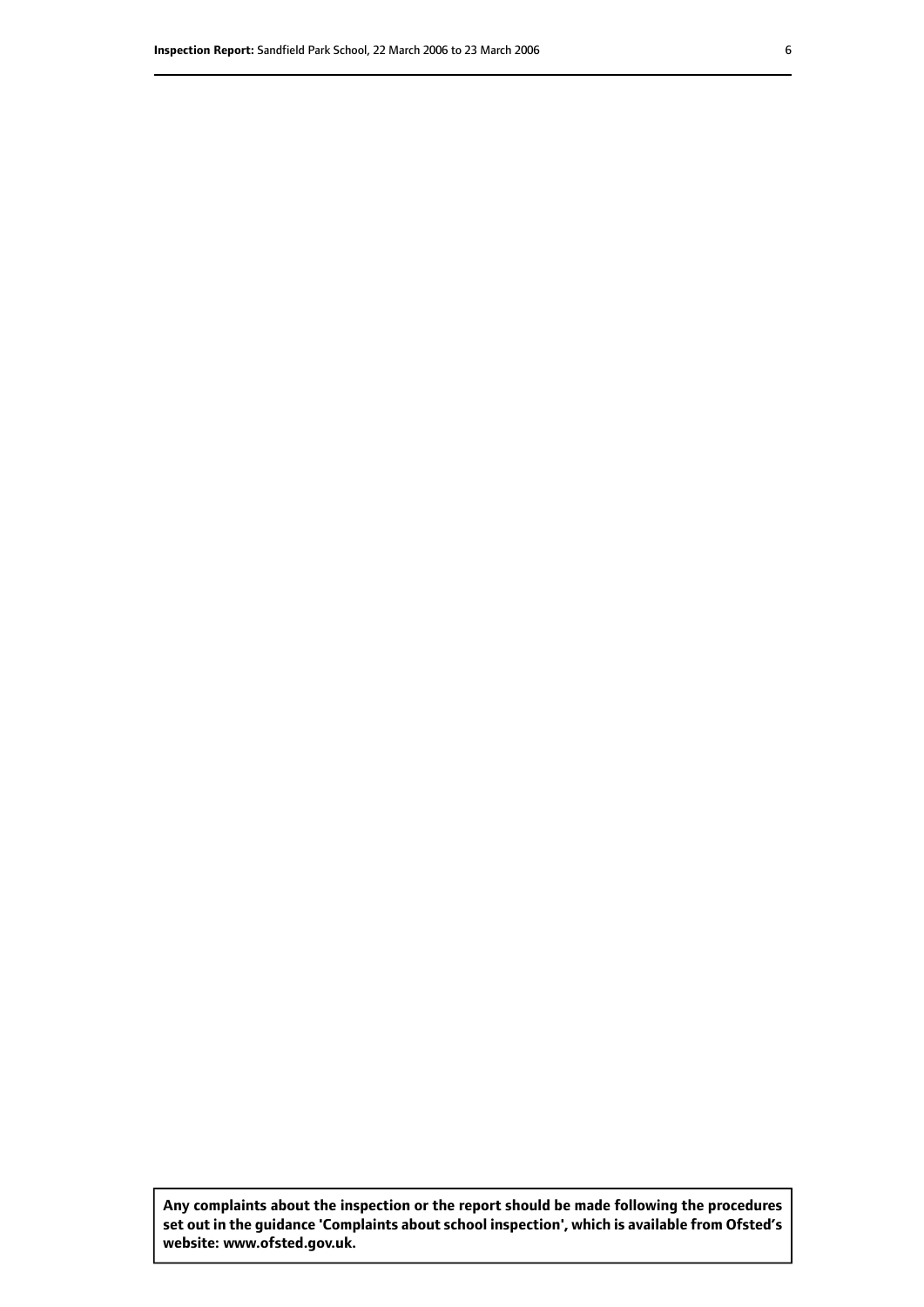# **Inspection judgements**

| Key to judgements: grade 1 is outstanding, grade 2 good, grade 3 | School         | $16-19$ |
|------------------------------------------------------------------|----------------|---------|
| satisfactory, and grade 4 inadequate                             | <b>Overall</b> |         |

#### **Overall effectiveness**

| How effective, efficient and inclusive is the provision of education,<br>integrated care and any extended services in meeting the needs of<br>learners? |     |           |
|---------------------------------------------------------------------------------------------------------------------------------------------------------|-----|-----------|
| How well does the school work in partnership with others to promote<br>learners' well-being?                                                            |     |           |
| The quality and standards in foundation stage                                                                                                           |     | <b>NA</b> |
| The effectiveness of the school's self-evaluation                                                                                                       |     |           |
| The capacity to make any necessary improvements                                                                                                         | Yes | Yes       |
| Effective steps have been taken to promote improvement since the last<br>inspection                                                                     | Yes | Yes       |

#### **Achievement and standards**

| How well do learners achieve?                                                                               |  |
|-------------------------------------------------------------------------------------------------------------|--|
| The standards <sup>1</sup> reached by learners                                                              |  |
| How well learners make progress, taking account of any significant variations<br>between groups of learners |  |
| How well learners with learning difficulties and disabilities make progress                                 |  |

#### **Personal development and well-being**

| How good is the overall personal development and well-being of the                                               |  |
|------------------------------------------------------------------------------------------------------------------|--|
| learners?                                                                                                        |  |
| The extent of learners' spiritual, moral, social and cultural development                                        |  |
| The behaviour of learners                                                                                        |  |
| The attendance of learners                                                                                       |  |
| How well learners enjoy their education                                                                          |  |
| The extent to which learners adopt safe practices                                                                |  |
| The extent to which learners adopt healthy lifestyles                                                            |  |
| The extent to which learners make a positive contribution to the community                                       |  |
| How well learners develop workplace and other skills that will contribute to<br>their future economic well-being |  |

#### **The quality of provision**

| How effective are teaching and learning in meeting the full range of<br>the learners' needs?          |  |
|-------------------------------------------------------------------------------------------------------|--|
| How well do the curriculum and other activities meet the range of<br>needs and interests of learners? |  |
| How well are learners cared for, guided and supported?                                                |  |

 $^1$  Grade 1 - Exceptionally and consistently high; Grade 2 - Generally above average with none significantly below average; Grade 3 - Broadly average; Grade 4 - Exceptionally low.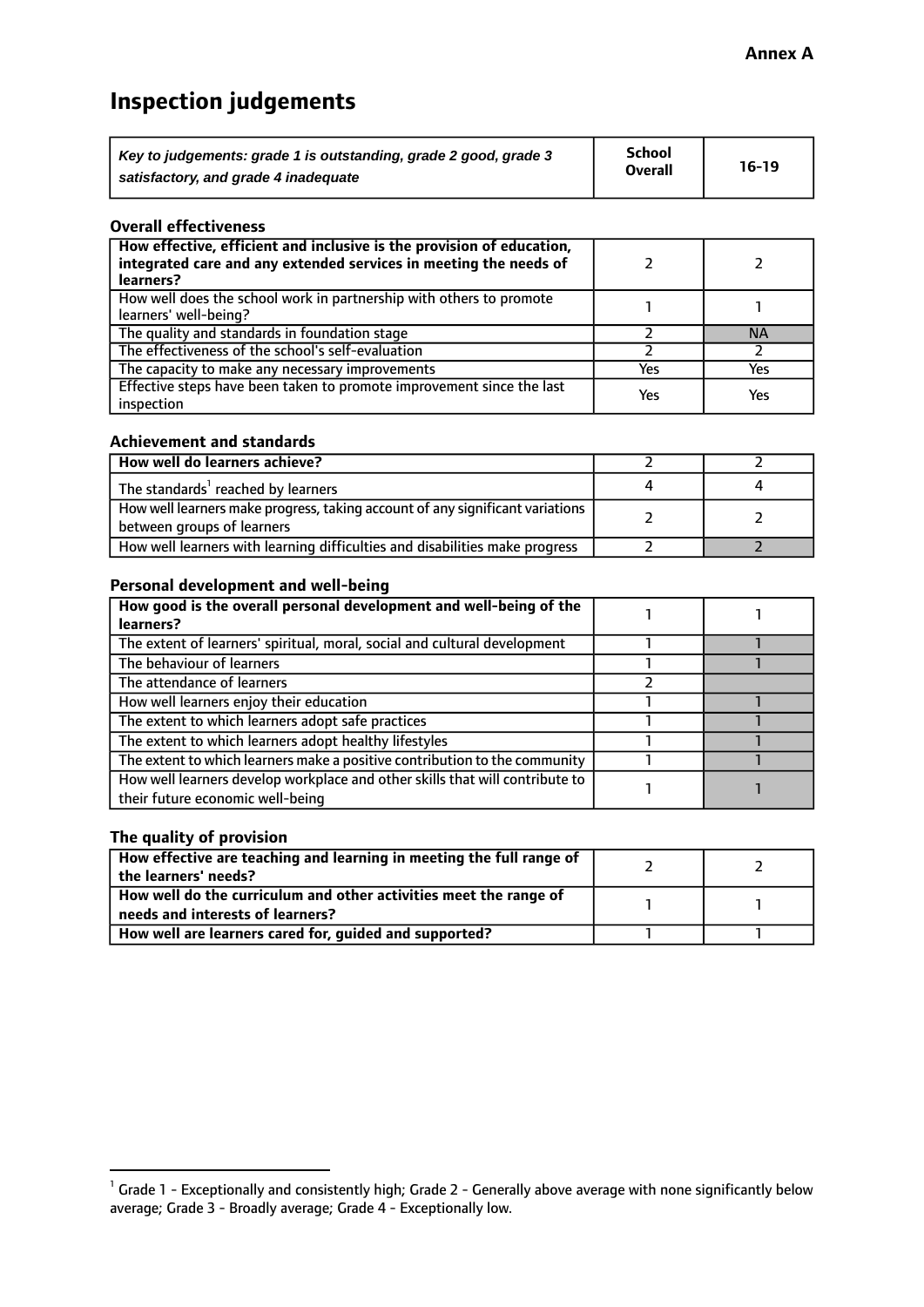## **Leadership and management**

| How effective are leadership and management in raising achievement<br>and supporting all learners?                                              |     |     |
|-------------------------------------------------------------------------------------------------------------------------------------------------|-----|-----|
| How effectively leaders and managers at all levels set clear direction leading<br>to improvement and promote high quality of care and education |     |     |
| How effectively performance is monitored, evaluated and improved to meet<br>challenging targets, through quality assurance and self-review      |     |     |
| How well equality of opportunity is promoted and discrimination tackled so<br>that all learners achieve as well as they can                     |     |     |
| How effectively and efficiently resources are deployed to achieve value for<br>money                                                            |     |     |
| The extent to which governors and other supervisory boards discharge their<br>responsibilities                                                  |     |     |
| The adequacy and suitability of staff to ensure that learners are protected                                                                     | Yes | Yes |

| The extent to which schools enable learners to be healthy                                     |            |
|-----------------------------------------------------------------------------------------------|------------|
| Learners are encouraged and enabled to eat and drink healthily                                | <b>Yes</b> |
| Learners are encouraged and enabled to take regular exercise                                  | <b>Yes</b> |
| Learners are discouraged from smoking and substance abuse                                     | Yes        |
| Learners are educated about sexual health                                                     | Yes        |
| The extent to which providers ensure that learners stay safe                                  |            |
| Procedures for safeguarding learners meet current government requirements                     | <b>Yes</b> |
| Risk assessment procedures and related staff training are in place                            | <b>Yes</b> |
| Action is taken to reduce anti-social behaviour, such as bullying and racism                  | Yes        |
| Learners are taught about key risks and how to deal with them                                 | Yes        |
| The extent to which learners make a positive contribution                                     |            |
| Learners are helped to develop stable, positive relationships                                 | Yes        |
| Learners, individually and collectively, participate in making decisions that affect them     | <b>Yes</b> |
| Learners are encouraged to initiate, participate in and manage activities in school and the   | <b>Yes</b> |
| wider community                                                                               |            |
| The extent to which schools enable learners to achieve economic well-being                    |            |
| There is provision to promote learners' basic skills                                          | <b>Yes</b> |
| Learners have opportunities to develop enterprise skills and work in teams                    | Yes        |
| Careers education and quidance is provided to all learners in key stage 3 and 4 and the sixth | Yes        |
| form                                                                                          |            |
| Education for all learners aged 14-19 provides an understanding of employment and the         | Yes        |
| economy                                                                                       |            |